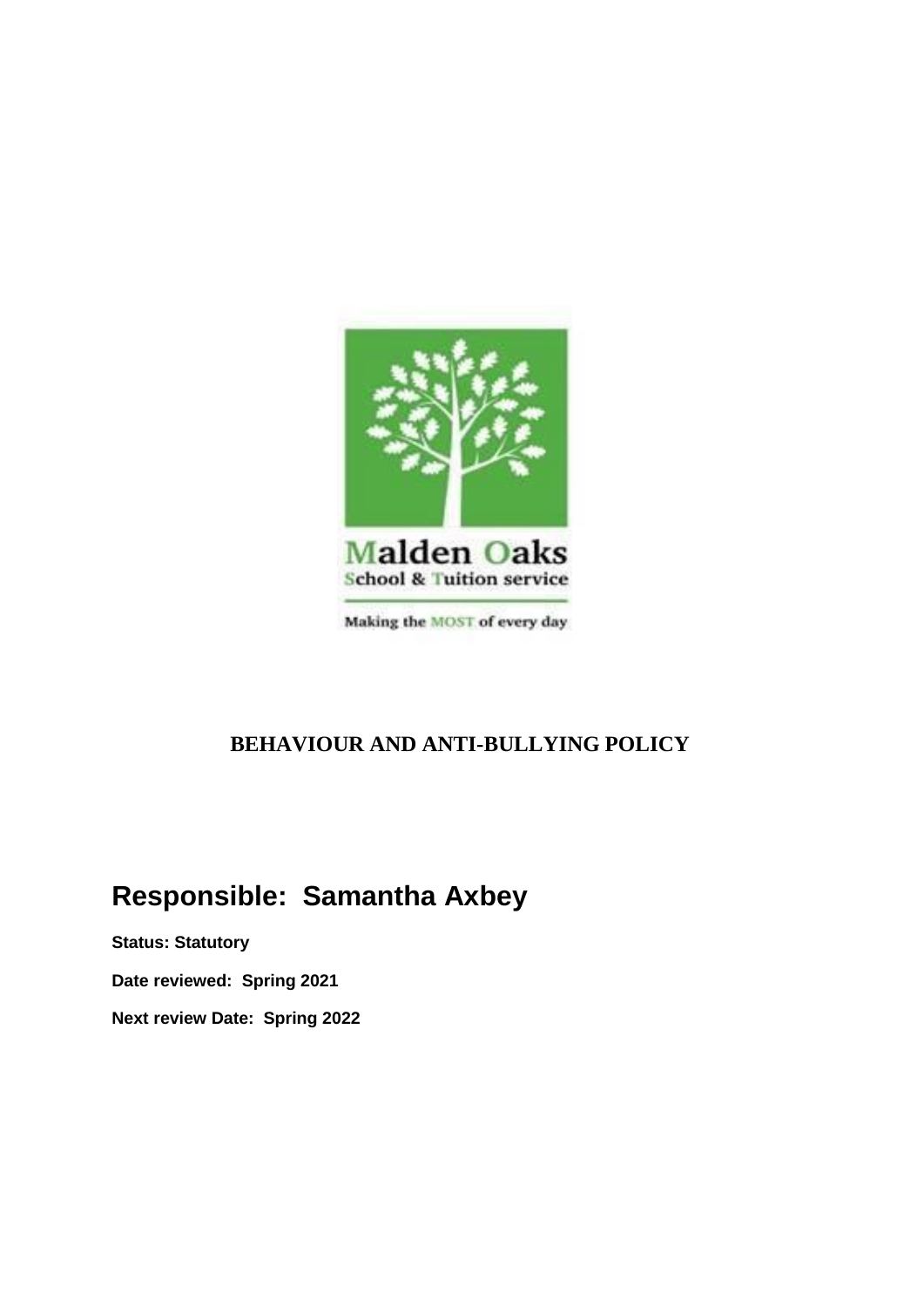#### **Our Values**

At Malden Oaks, we see behaviour as a communication. We also hold the following values at the core of our practise and at the forefront of our minds when considering a student's behaviour:

#### ● **Growth Mindset**

We have no fixed ideas about student potential Every day is a fresh start We have high expectations of all of our students

#### ● **Learning from example**

We model communication behaviour for the students

#### ● **Language matters**

We talk about what students **can** do. We focus on needs and we avoid judgemental language. We describe the behaviour and not the student.

For example, we talk about students being *unable* to engage a lesson rather than *refusing* to engage in a lesson.

We talk about students experiencing difficulty doing XYZ rather than choosing not to We talk about the behaviours we see rather than passing judgement on a student's character

#### ● **The 4 As Programme**

We give students frequent exposure to the following opportunities in order to build resilience and positive learning behaviours:

*Altruism*- helping others *Autonomy*- feeling in control of our own choices *Achievement*- feeling a sense of satisfaction at having overcome a challenge or succeeding at something *Attachment*- feeling like you belong to a group

#### ● **Awards not Rewards**

Awards are made after the event. They are given to recognise and celebrate success and achievement.

#### ● **Unwanted behaviour happens when students have unmet needs**

Our approach to all incidents or ongoing concerns is to examine the underlying needs of the student and to explore all possible options to better meet these needs

We want students to leave us at the end of their placement able to make the right choices and to take responsibility for their actions. This means that they need to take charge of their own behaviour, not rely on externally imposed controls.

We recognise and understand that everyone makes mistakes but we ensure that every day is a fresh start, with high expectations of what can be achieved on that day. We do not carry difficulties forward.

We aim to establish and maintain positive relationships between all members of our community, so that there is an adult, purposeful atmosphere.

#### **How our values are reflected in the policy**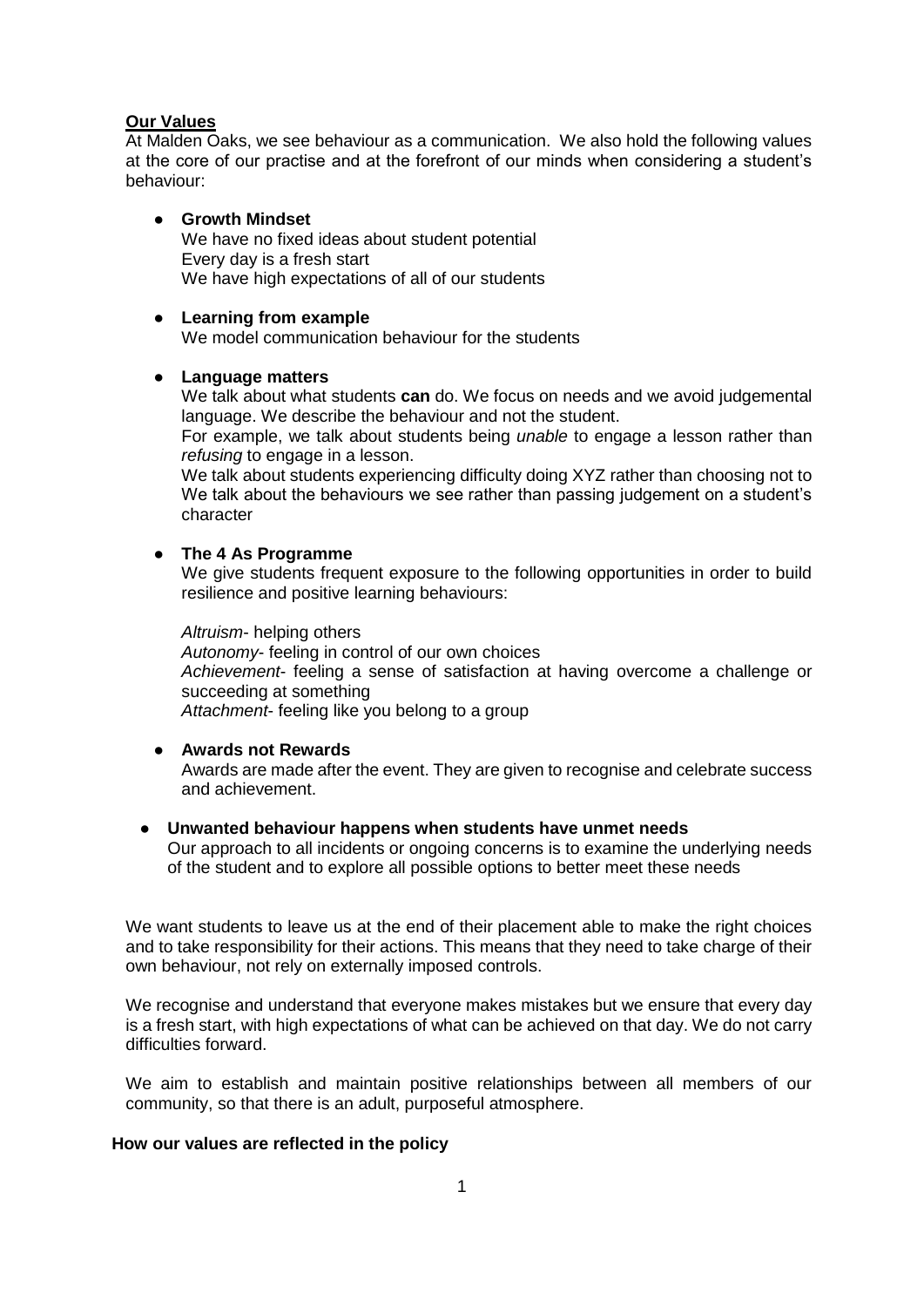We believe that unconditional care and respect underpin everything that we do. Not only is every day a fresh start, but every lesson and every section within a lesson. Our teachers care passionately about every student, regardless of the behaviour that student displays. Our staff will always remember that behaviour is a form of communication that needs to be understood, so that the response to the student is from a position of understanding.

Students are encouraged to aim high on a day-to-day basis and in their future aspirations. Their engagement in lessons can be uneven and off-task behaviour is to be expected, but they are expected to attend all their lessons even if they don't participate. They will often decide to join in with a discussion or a task during a lesson even if they seem unwilling at the outset.

Our extensive experience of students with SEMH needs means that we have a thorough understanding of what works. We consistently implement clear and understood boundaries, but these are simple and few in number so that time and energy is not expended on ineffectual conflict. Our key principles, and the reasons for them, are communicated to students upon arrival and reinforced during the induction period. Two key 'rules' are:

- Being in the right place at the right time
- Treating all members of the school community with respect

By ensuring that all students follow these, we create a safe and happy environment for everyone to learn and work in.

We do not hold detentions. Many students with SEMH needs have experienced the negative cycle of detentions and exclusions. These have not had the desired effect of changing behaviour. This is the case even in some specialist SEMH settings where complicated punishment systems communicate low expectations. In a sanction-based system, whenever a student fails to complete a sanction, there needs to be another sanction imposed, and then another. These frequently ultimately end in exclusions, which are proven to limit students' life chances and negatively impact on their outcomes.

Daniel O'Hare from the British Psychological Society reports that there is substantial evidence from Educational Psychologists' research and practice that reactive and simplistic approaches to behaviour are not only stressful for teachers but actually teach children very little about what needs to change. He goes on to say that warm, positive relationships with adults and a strong sense of belonging are what helps.

[https://www.bps.org.uk/blogs/daniel-ohare/educational-psychologists-concerned-about](https://www.bps.org.uk/blogs/daniel-ohare/educational-psychologists-concerned-about-government-proposals-will-marginalise)[government-proposals-will-marginalise](https://www.bps.org.uk/blogs/daniel-ohare/educational-psychologists-concerned-about-government-proposals-will-marginalise)

John Hattie's list of factors related to achievement provides evidence that excluding students has a negative impact on learning

<https://visible-learning.org/hattie-ranking-influences-effect-sizes-learning-achievement/>

We will not exclude students from enrichment activities and trips because we value every learning opportunity equally and for its own sake, whether it be maths, geography, football, cycling, cooking or a trip to the zoo. Trips are not 'treats' they are learning experiences. All students will have access to all opportunities. This is an integral part of our commitment to the Equalities Act. The only reason a student might not be able to access a specific learning opportunity would be if there were serious health and safety concerns. For example, a student might not be able to take part in catering lessons on a temporary basis if they were struggling to use knives safely. They would need to undertake an individual intervention designed to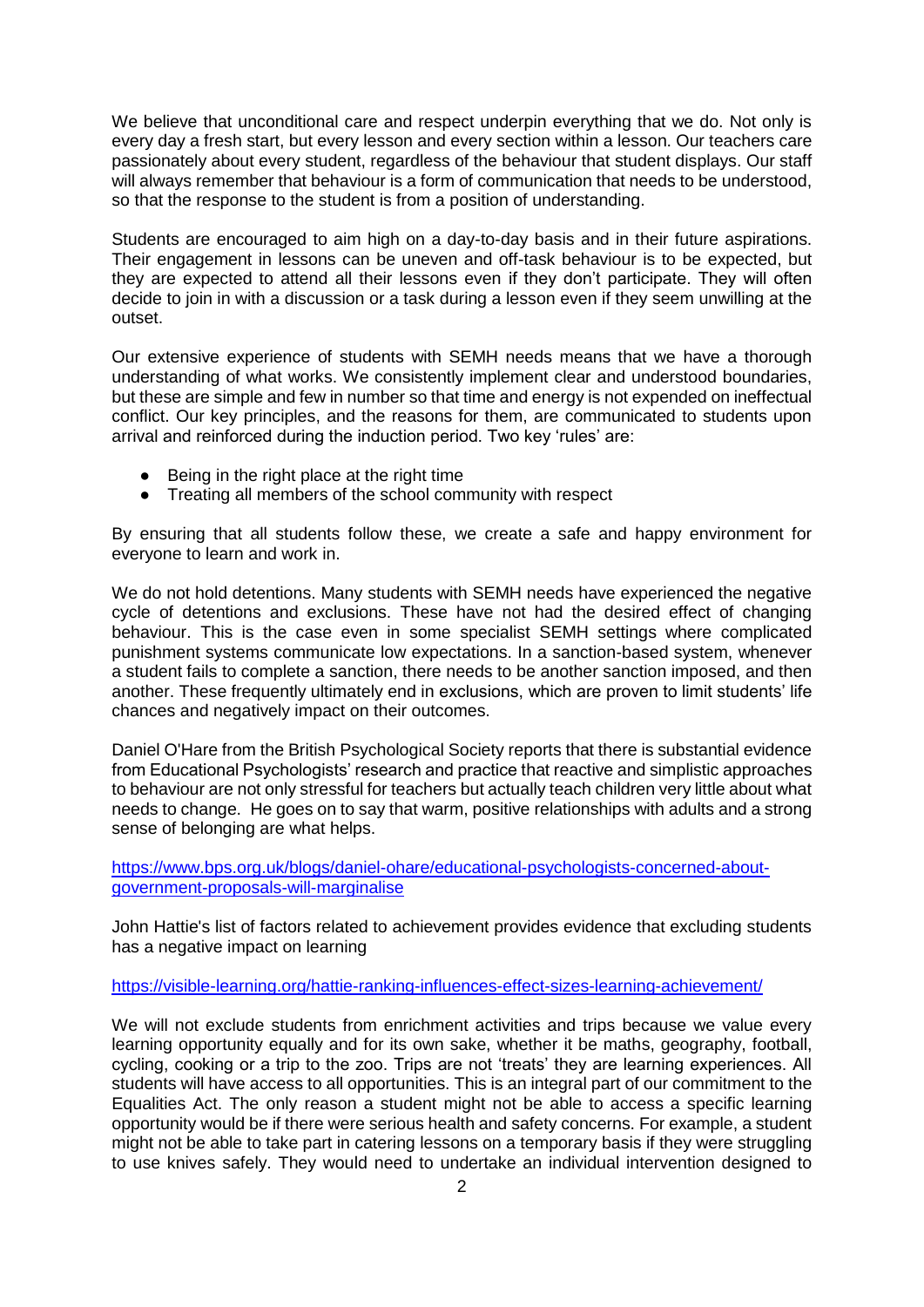teach them how and why to use sharp implements safely, then they would be able to participate in the group lesson.

Exclusion is used extremely rarely at Malden Oaks. We do not believe that there are any benefits to exclusion. It is part of a punitive model that we do not subscribe to. If a student acts in a way that threatens the safety and wellbeing of others then we will adopt a two-fold approach. (1) We will work with that student and, if appropriate, thei family and other agencies, to address the underlying causes of the behaviour. This may include one or more of the following (this list is not exhaustive): EP consultation, ELSA sessions, specialist teacher input, SENCo involvement, additional PSHE lessons, support worker sessions. (2) While this work is in progress it may be necessary to adjust the student's provision so that it can be delivered in a safe way. This may involve 1:1 tuition at a separate time and/or place to others, including some online delivery if this will enable greater curriculum continuity.

We do not operate a complicated reward system, which again can be a means of manipulating behaviour through external control. We do not seek to incentivise children with rewards or tokens, vouchers or money so as not to undermine their personal responsibility. We do however present weekly and half-termly awards to celebrate and recognise achievement. attendance and progress.

*Awards* are intrinsically different from *rewards.* Awards are made after the event. They are given to recognise and celebrate success and achievement. Examples of these are:

- Stickers for demonstrating one of the **4As** (Altruism, Achievement, Autonomy and Attachment). These are placed in books or on a wall chart
- Certificates and prizes for good or improved attendance, or high numbers of achievement points.
- Jack Petchey award, when students nominate their peers. Students then receive a badge and certificate and £250 to spend on equipment or a learning experience
- Duke of Edinburgh Awards. Students are automatically be enrolled on this scheme, starting with the bronze award and progressing at their own pace. A D of E award can take from 6 – 18 months to achieve and so knowing that our students will need more frequent recognition than this, we will award certificates for each individual section that is completed.
- AQA Unit Award Scheme. This scheme enables students to receive official AQA awards, which communicate status, as the design resembles that of GCSE certificates. However, the awards can be gained by students of all ages and for very small units of work. They are therefore ideal for giving students feedback about their efforts and achievements in a timely fashion.

Students are encouraged to recognise their own and others' achievements. Awards are presented in tutor time, so that the tutor can role model how to respond to others' achievements and the recipient(s) can learn to accept positive feedback, without the stress of a large and overwhelming environment (such as an assembly). Large groupings of students are avoided, as these are anxiety provoking and can act as triggers for inappropriate behaviour.

We do not have a school uniform. This is partly because many of our students are with us for a very short time, and partly because we are preparing students for the next step of their education and/or training, when they will need to select their own appropriate clothing. The same applies to Jewellery, make-up and hairstyles.

#### **Responsibilities and Partnerships**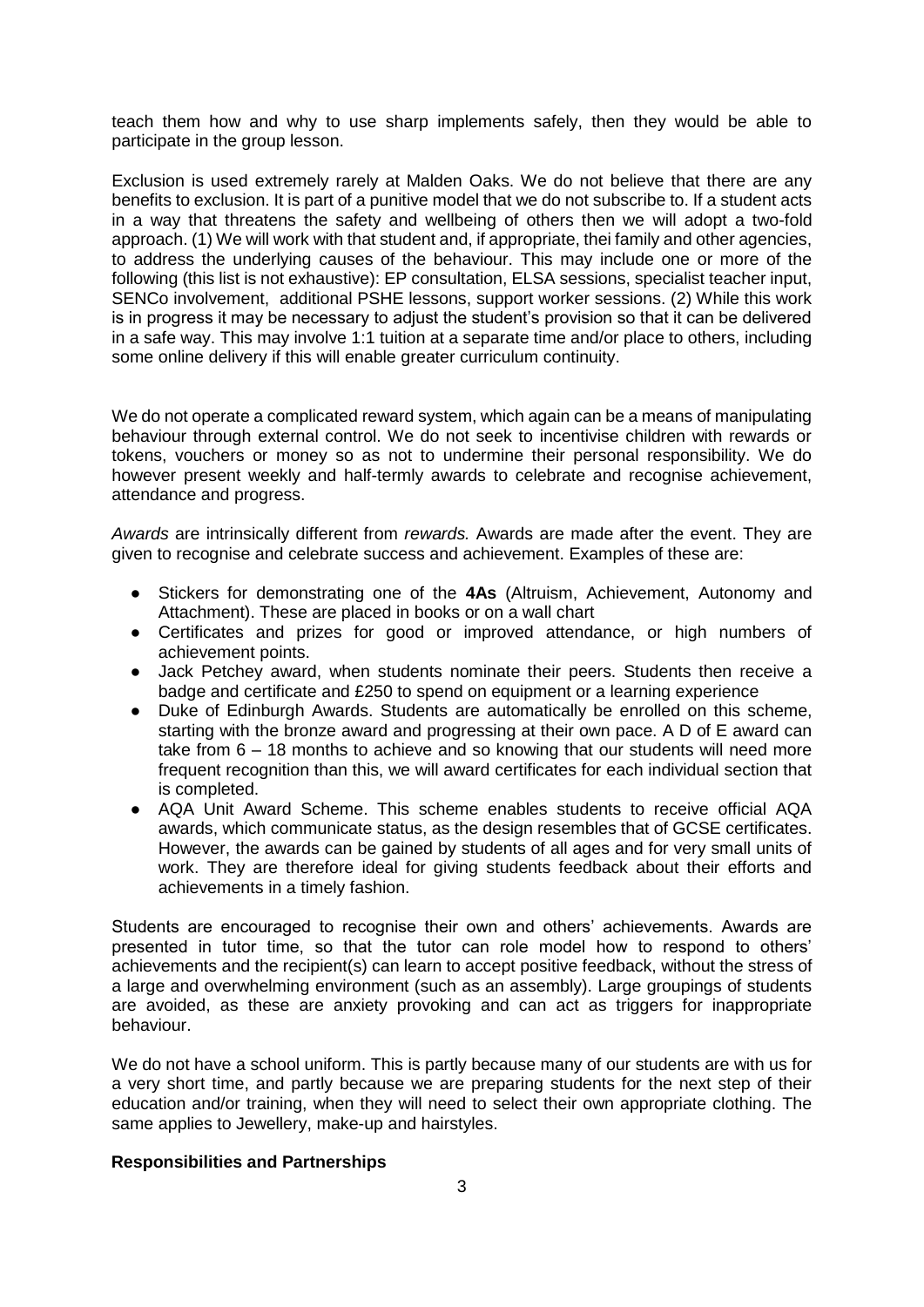#### **A team approach**

Effective support for students is underpinned by shared expectations and communication between teachers and parents/carers. Staff contact parents/carers regularly and we ask them to inform us about matters which might influence behaviour.

#### **Form Tutors**

Tutors are a main point of contact for the student and parent. Their role in relation to behaviour is pivotal. To this end, the tutor will:

- build up a relationship with their group
- know and care for every individual
- provide advice and support
- monitor the behaviour and needs of the students in their group and share SIMS feedback regularly
- monitor individual educational performance across the curriculum and expect the highest possible academic achievement
- act as a conduit between home, school and other members of staff to ensure that information is shared.

#### **All staff**

All staff are expected to promote positive behaviour through role modelling and positive feedback. The behaviour protocol outlines the expected responses to a range of scenarios that can occur, and we ask staff to keep to these to promote consistency across the school.

Through CPD we regularly share successful strategies and these can be found in the policy.

#### **Teachers**

Teachers and Tutors are also responsible for logging information regarding any behaviour concerns, on the day that they occur, and contacting parents.

### **SLT**

SLT provide support and guidance for staff. They have a significant role to play in the management of the positive learning environment (see behaviour protocol).

SLT and the Management Committee ensure that the policies underpinning the positive learning environment are regularly reviewed.

#### **Successful Strategies for dealing with specific issues**

*These have been suggested by teachers at Malden Oaks*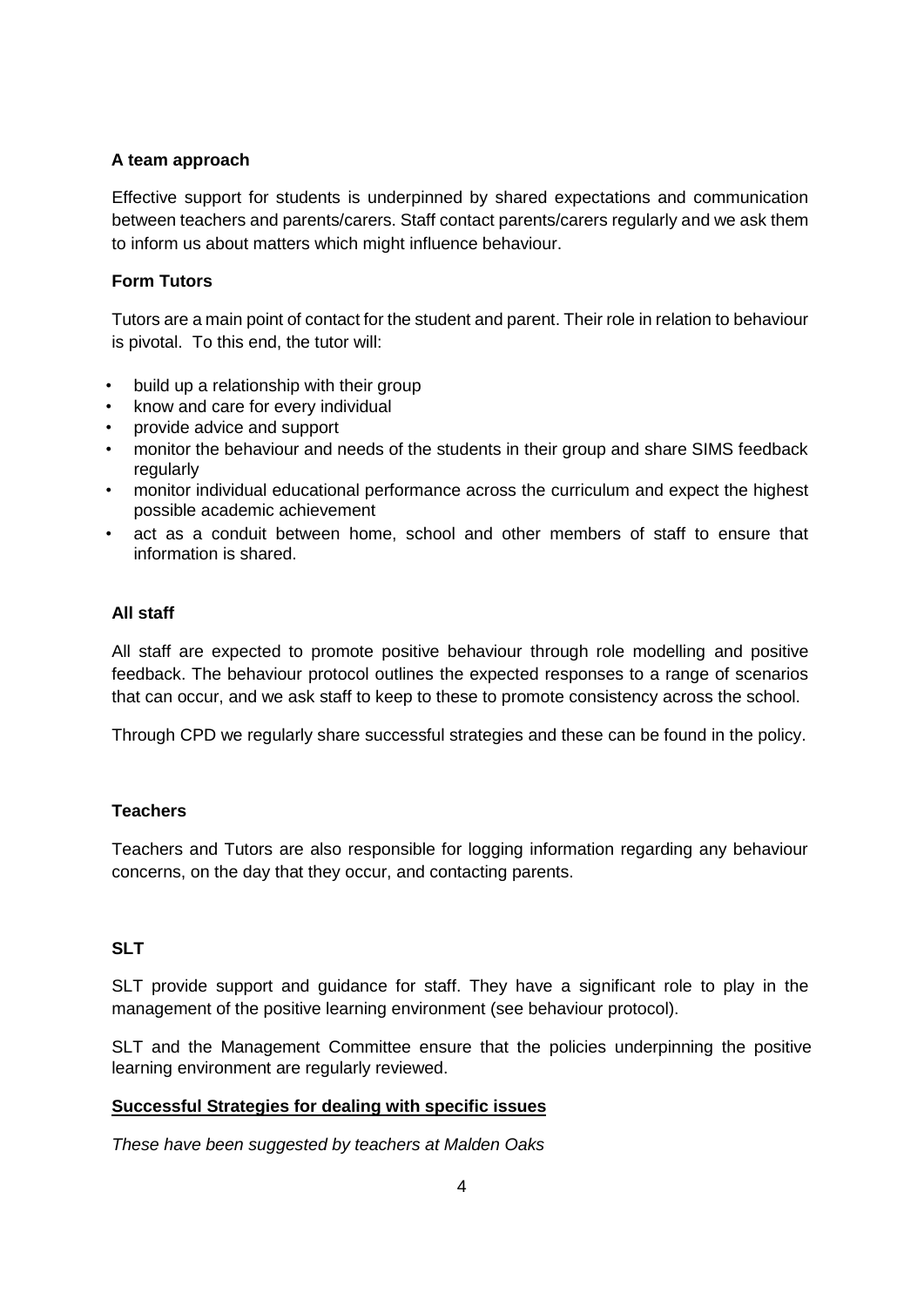#### **Students not entering the room at the start of the lesson (KS4):**

- The more staff managing changeovers the easier it is
- Generate enthusiasm. Show that you are pleased to see them.
- Refer to previous lessons where they engaged well.
- Give them take-up time, return and reinforce
- Accompany them
- Keep a copy of the timetable with you at all times so that you can direct students who don't know where they are supposed to be.
- Maintain expectations
- Keep it light-don't over dramatise
- Identify a student who you think will comply and work on getting them in. The others often follow.

#### **Refusal to engage in the lesson (KS3 & KS4):**

- Take them seriously. Listen to their reason. Model respect.
- Communicate your assumption that they are great learners who will benefit from participating.
- If they come in mid conversation give them a minute to finish it.
- Let them come to you, don't over-face them at first.
- Be receptive to turn-off points and counter them with visuals eg cartoons or discussion.
- Soften the interface in response e.g. include the reading in the PowerPoint so they can look/listen.
- Meet them halfway eg provide PowerPoint printouts so that they can stick them into their books.
- Chunk the lesson into manageable pieces eg 10 minutes on theory, 15 mins internet research. For some learners 5 minute timed tasks work.
- Give them 'expert identities' in the subject eg 'Jack is our square number expert'.
- Think about your seating plan. Where dynamics are tricky, try a horse-shoe shape with you in the middle.
- Alternate between giving them a choice and directing activities.
- Compromise. Give them a little of what they want, then what you want.
- Compliment them when you can.

#### **When only one student attends a lesson:**

• This is an opportunity to build a relationship with the individual and tailor the learning to their needs. They are often better within the group after a 1:1 session.

#### **When a student refuses to leave:**

● Take the rest of the class out

#### **Building relationships:**

● Always greet students. Recognise individuality and get to know their interests. Find opportunities to give compliments.

#### **Individual success criteria and flexibility:**

- First target: in the room on time to start the lesson: achieved!
- Allow time to calm down and focus when you only have one student eg accompany them in the garden

#### **Anticipate time-wasting:**

■ Remind them to go to the toilet before the lesson

#### **General:**

• Show human kindness, be attentive and responsive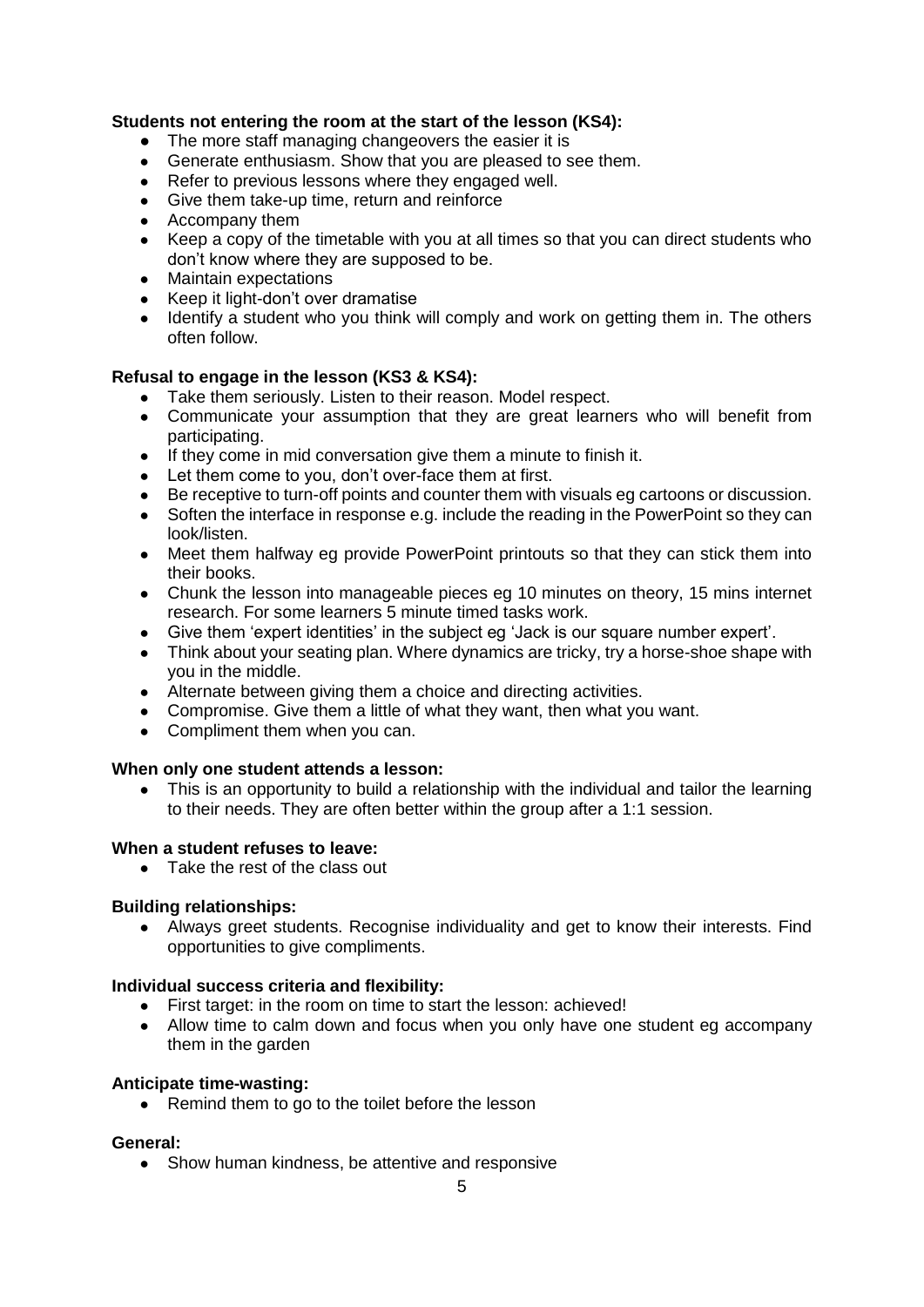● Model respect

#### **Legislative links**

Education Act 1996 School Standards and Framework Act 1998 Education Act 2002 Education and Inspections Act 2006 School Information (England) Regulations 2008 Equality Act 2010 The Education (Independent School Standards) (Amended) (England) Regulations 2014 Education Act 2011 Schools (Specification and Disposal of Articles) Regulations 2012

The School Behaviour (Determination and Publicising of Measures in Academies) Regulations 2012

#### **Associated resources**

- 1.<https://www.gov.uk/government/publications/use-of-reasonable-force-in-schools>
- 2.<https://www.gov.uk/government/publications/searching-screening-and-confiscation>
- 3.<https://www.gov.uk/government/publications/school-exclusion>
- 4.<https://www.gov.uk/government/publications/keeping-children-safe-in-education--2>
- 5. https://www.gov.uk/government/publications/send-code-of-practice-0-to-25

### **Bullying**

Bullying behaviour is not tolerated at our school. Our understanding of bullying behaviour is that it is a deliberately hurtful and repeated attempt to undermine someone. It is difficult for the victim to defend themselves.

This can take many forms:

**Physical** – hitting, kicking, pinching, punching, scratching, spitting or any other form of physical attack. Damage to or taking someone else's belongings may also constitute as physical bullying.

**Verbal** – Name-calling, insulting, making racist, sexist or homophobic jokes, remarks or teasing, using sexually suggestive or abusive language, offensive remarks. This is the most common form of bullying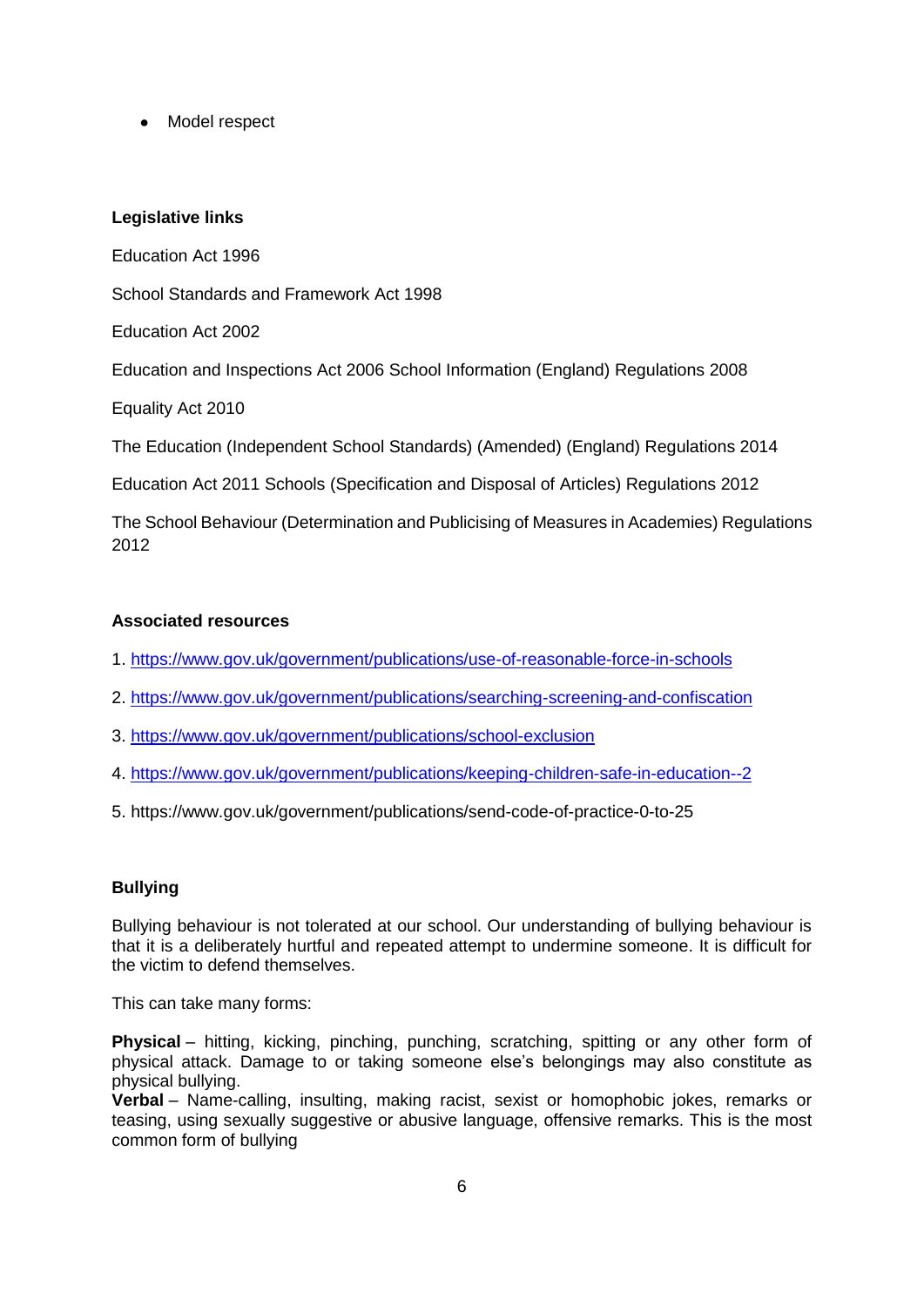**Indirect** – spreading nasty stories about someone, exclusion from social groups, being made the subject of malicious rumours

- **Cyber** any type of bullying that is carried out by electronic medium such as:
- Text message bullying, picture/video clip bullying via mobile phone cameras
- E-mail bullying, bullying through Instant Messaging (IM) and Social Networking sites
- Chat-room bullying

As well as these four main types of bullying there are other forms of bullying of certain targeted groups which need to be recognised. These include:

*Racist bullying* – physical, verbal, written, social exclusion, on-line or text abuse or ridicule based on differences of race, colour, ethnicity, nationality, culture or language.

*Faith-Based bullying* –physical, verbal, written, social exclusion, on-line or text abuse or ridicule based on differences of religion

*Sexual bullying* **(**bullying that has a specific sexual dynamic**)** unwanted/inappropriate physical contact, sexual innuendo, suggestive propositioning, distribution/display of pornographic material aimed at an individual, graffiti with sexual/sexist content aimed at an individual.

*Gender bullying* **(**bullying based on sexist attitudes that when expressed, demean**,** intimidate or harm another person because of their sex or gender**)** – use of sexist language, negative stereotyping based on gender.

*Transphobic bullying* - Stems from a hatred or fear of people who are transgender. Transgender is an umbrella term that describes people whose sense of their gender or gender identity is seen as being different to typical gender norms. Physical, verbal, written social exclusion, on-line or text abuse or ridicule another person perhaps for their behaviour, behaviour, clothing contract or appearance.

*Homophobic bullying* (bullying motivated by prejudice against lesbian, gay or bisexual people LGB or those perceived to be LGB) – physical, verbal, written, social exclusion, on-line or text abuse or ridicule based on sexual orientation.

*SEN/Disability bullying* – physical, verbal, written, social exclusion, on-line or text abuse or ridicule based on disability or learning difficulties.

#### **Preventing Bullying**

Through various parts of the curriculum, such as PSHE, Citizenship, Geography and History, students are taught about British Values, diverse communities and those with needs different to their own. Students are taught the importance of being open minded and respectful to those with differing opinions and an inclusive culture is created across all sites.

Students learn about mental health and the importance of looking after your own and being mindful of the impact you could have on someone else's.

Online safety is taught both through PSHE lessons. Students are taught about how to communicate and behave appropriately online and through work around the Acceptable Use Agreement document for school computers learn how what they share online can be traced.

These strands of the curriculum arm students with the knowledge and understanding of the importance of treating those around them in the way they would wish to be treated and the repercussions for not doing this.

Strategies for preventing bullying taking place in the first place are very much in keeping with Malden Oaks' ethos of creating an environment that allows our students to be successful.